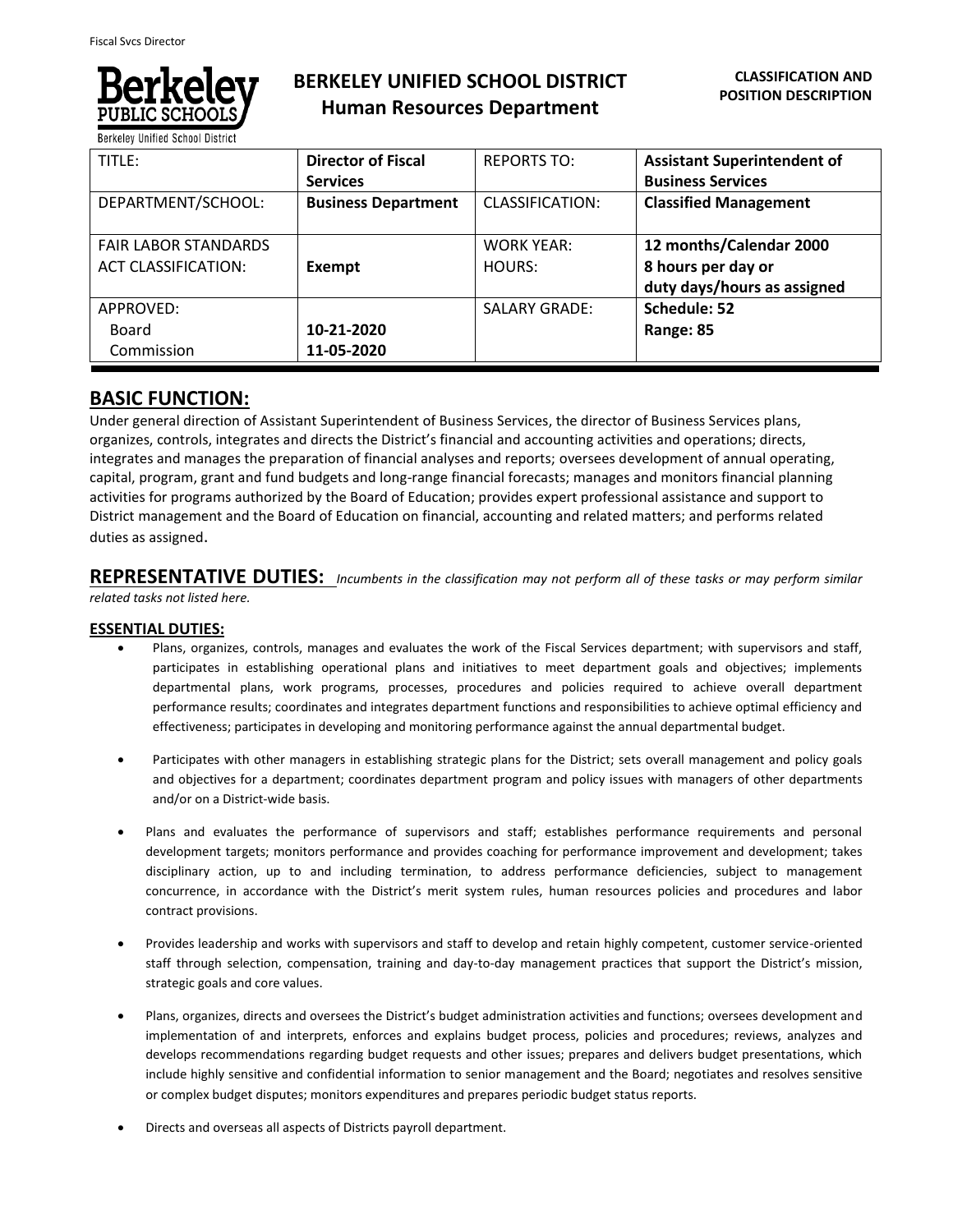- Performs or oversees financial planning activities and analyses, involving complex, specialized and technical data and in-depth understanding of accounting and financial principles and practices; creates financial forecasting models for District programs; analyzes and determines the impact of economic and legislative changes on the District's financial plans and budgets; provides assistance and expertise to other departments in financial planning for programs authorized by the Board; analyzes complex business agreements and develops and provides recommendations to best protect the District's interests.
- Plans, organizes and manages the District's general accounting activities and operations; ensures records are accurate, up-todate, complete and in compliance with all appropriate standards, laws, rules, regulations and policies; plans and directs the operation and implementation of financial controls for the billing, receipt and accounting for funds from grants and other sources; ensures proper accounting for all expenditures and revenues in accordance with GAAP, GASP and GASB; prepares or oversees the preparation of State and local required reporting; directs and ensures payment of vendors and contractors per contract and agreement terms and conditions; directs and oversees District-wide position control and payroll processes in accordance with District salary ordinance.
- Reviews and analyzes accounting, financial and management reports prepared for District departments, the Board, senior management and other governmental and regulatory bodies; identifies and communicates issues important to the District and provides findings and recommendations, which are often based on interpretations of complex regulations, laws and guidelines, including recommendations to improve the financial performance of the District.
- Provides expertise, guidance and assistance to staff, senior management, other District personnel and external customers; evaluates specialized information and data and provides decisions and recommendations on a wide array of financial matters; advises on availability of funds for long-term projects; interprets and explains complex regulations, laws and guidelines.
- Directs and oversees department involvement in development, enhancement and administration of the District's enterprise financial systems; directs and participates in identification of financial areas that require process improvement; oversees development, integration and implementation of new or revised policies, processes, standards and internal controls for the Fiscal Services department.
- Directs and oversees coordination of departmental activities with external auditors for annual audit.

## **MINIMUM QUALIFICATIONS**

*The requirements listed below are representative of knowledge skills and abilities required to satisfactorily perform the essential duties and responsibilities.*

## **Education and Experience**: Any combination equivalent to:

- A. Bachelor's Degree in accounting, finance or business administration. Masters Degree or CPA certification preferred.
- B. Five (5) years of experience to include increasingly responsible accounting services with a school district or public agency. Two years in a lead or supervisory capacity preferred.

## **LICENSES AND OTHER REQUIREMENTS**:

Valid California Driver's License and vehicle insurability to comply with District requirements. Employment eligibility that includes fingerprint, tuberculosis and/or other employment clearance.

## **KNOWLEDGE OF:**

- Principles and practices of general, fund, and governmental accounting including financial statement preparation and methods of financial control and reporting
- Principles and practices of cost and fixed asset accounting
- Internal control and audit principles and practices.
- GAAP, GASP and GASB accounting standards and requirements.
- Principles and practices of public agency budgeting.
- Laws and regulations relating to the financial administration of public school districts.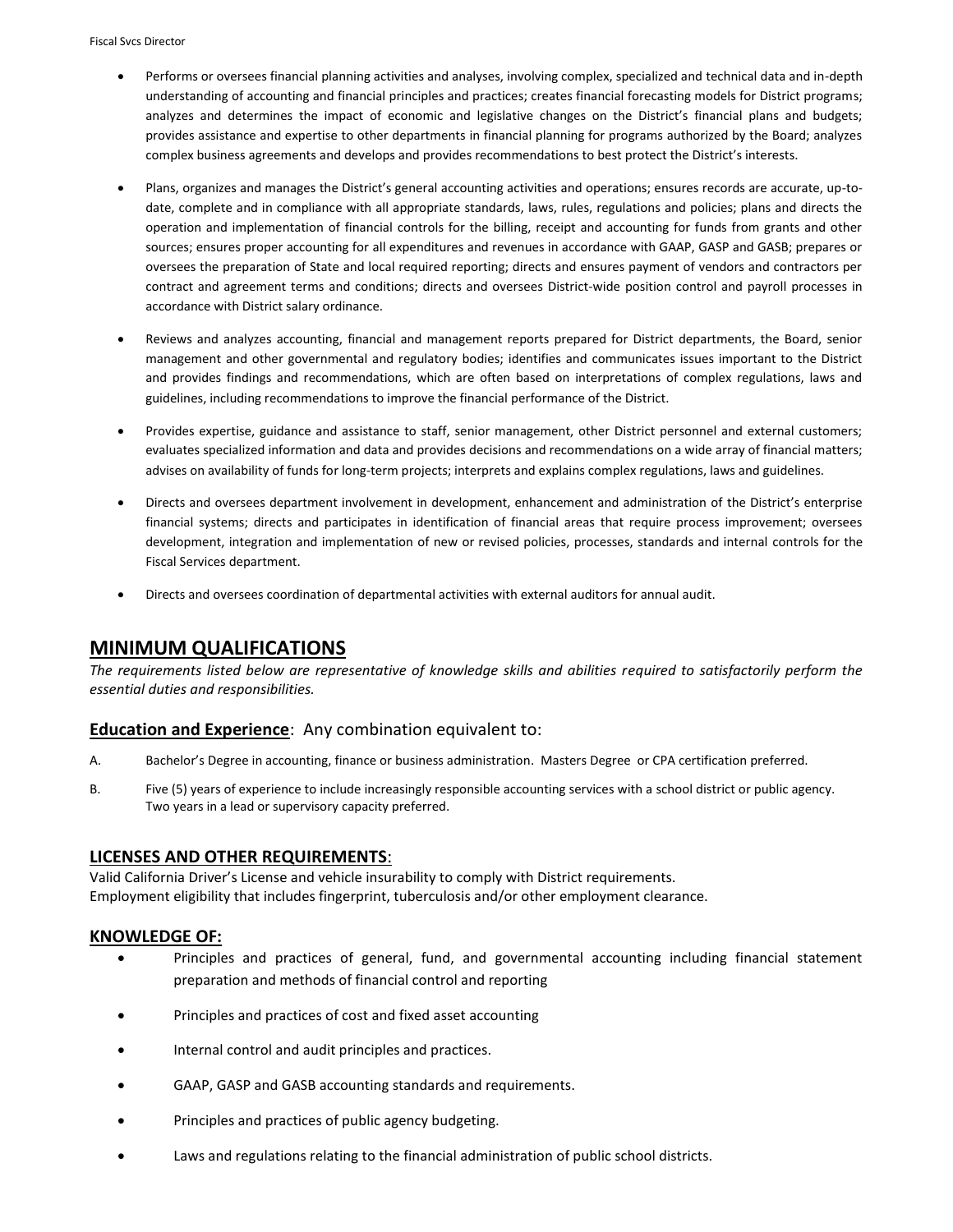- District functions and associated financial management issues.
- Principles and practices of business data processing particularly related to the processing of accounting and financial information.
- Principles and practices of public administration, including purchasing, contracting and the maintenance of public records.
- Principles and practices of sound business communication.
- Research methods and analysis techniques.
- Principles and practices of management and supervision.
- District merit system rules, classified human resources policies and procedures and labor contract provisions.

#### **ABILITY TO:**

- Plan, organize, manage and integrate the District's finance and accounting activities and operations to meet District objectives, professional standards and legal requirements.
- Define issues, analyze problems, evaluate alternatives and develop sound, independent conclusions and recommendations in accordance with laws, regulations, rules and policies.
- Analyze and make sound recommendations on complex financial data and operations.
- Understand, interpret, explain and apply District policies and state and federal laws and regulations applicable to District financial accounting, reporting and record keeping.
- Evaluate financial programs, procedures and controls and implement recommendations for improvements.
- Perform complicated mathematical calculations and analyses.
- Prepare clear, concise and comprehensive financial statements, reports and written materials.
- Exercise sound independent judgment within general policy guidelines.
- Exercise tact and diplomacy in dealing with sensitive, complex and confidential issues.
- Establish and maintain effective working relationships with all levels of District management, administrators, staff, representatives of other governmental agencies, external auditors and others encountered in the course of work.

#### **WORKING CONDITIONS:**

#### **ENVIRONMENT:**

- Driving a vehicle to conduct work
- Indoor and outdoor work environment
- Interactions with dissatisfied, hostile and irate individuals
- Subject to demanding time lines and constant interruptions

#### **PHYSICAL ABILITIES:**

- Bending at the waist; kneeling or crouching to file and retrieve materials
- Dexterity of hands and fingers to operate a computer keyboard and mouse
- Hearing and speaking to present or exchange information in person and on the telephone
- Operating a computer keyboard for extended periods of time
- Perform work which involves lifting, carrying, pushing or pulling objects typically weighing 35 pounds
- Reaching overhead, above the shoulders and horizontally